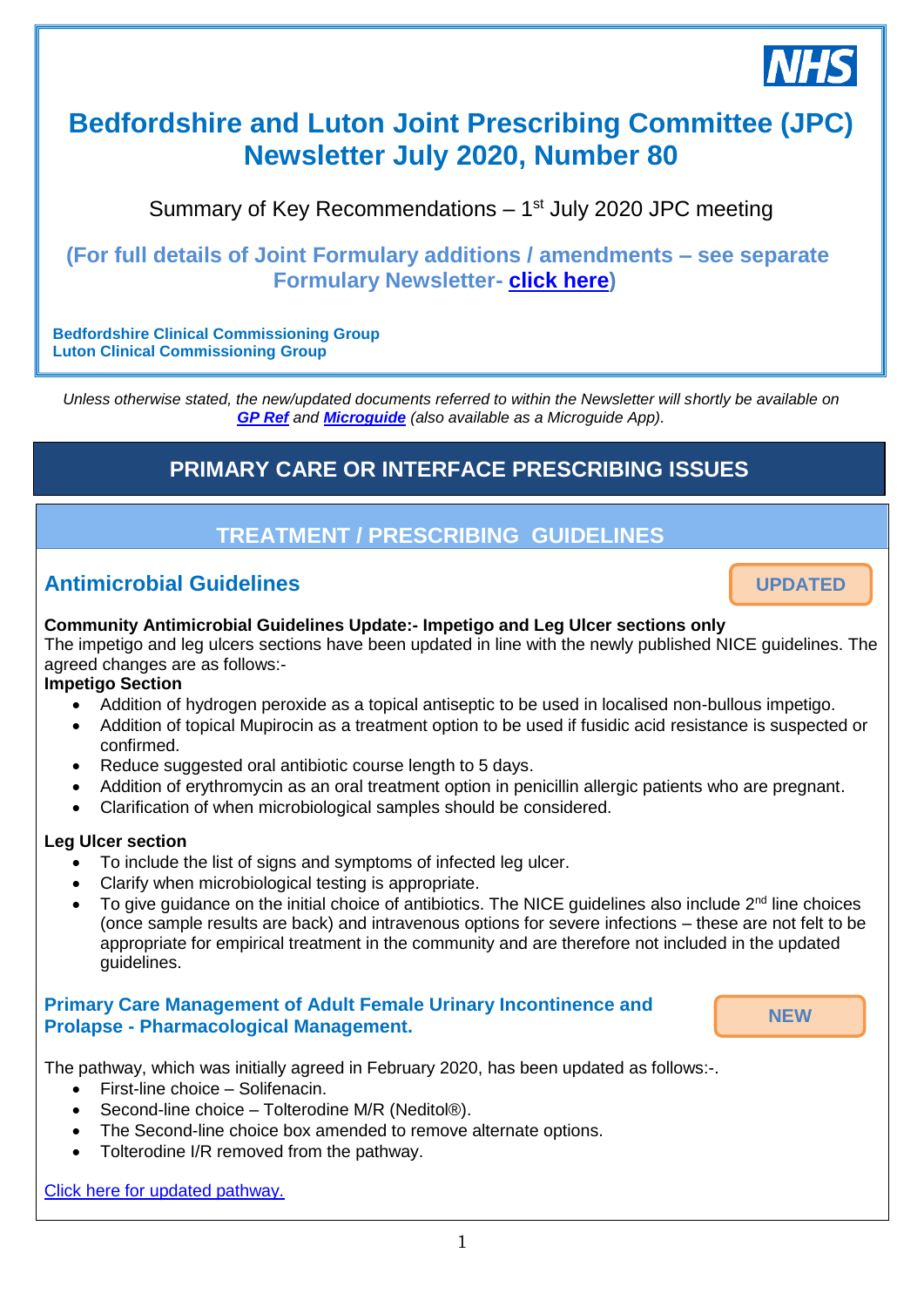### **JPC BULLETINS / FACT SHEETS**

## **Somatostatin Analogues:– Bulletin 217**

The updated somatostatin analogue Bulletin 217, now provides information on each of the individual somatostatin analogues and provides clarity on the Commissioning responsibility for specific indications.

The major changes to the original bulletin relate to the inclusion of additional products/preparations that have become available and clarification of GP prescribing responsibilities.

[Click here for the updated bulletin](https://www.gpref.bedfordshire.nhs.uk/media/245488/somatostatinanaloguesbulletin217.pdf)

# **Prucalopride use in Men :- Bulletin 289**

Prucalopride is currently recommended by NICE for use in women. Following the publication of the NICE Guidance, the marketing authorisation for prucalopride was extended to include use in men. A new medicine review bulletin summarising the evidence (clinical and cost-effectiveness) to support the use of prucalopride in men was reviewed and agreed by the committee.

The following recommendations were agreed:

- To approved the addition of Prucalopride to the Joint Formulary for use in men in accordance with the criteria set out in [NICE TA 211](https://www.nice.org.uk/guidance/ta211) for women.
- **Amber Prescribing status: -** Specialist to initiate treatment and GPs to continue prescribing.

[Click here for full bulletin](https://www.gpref.bedfordshire.nhs.uk/media/245917/prucalopridebulletin289.pdf)

### **Linezolid Prescribing Arrangement Reminder**

- Linezolid can be prescribed by GPs under the specialist direction of a Consultant Microbiologist only, in order to prevent a hospital admission.
- For all hospital initiated treatment, it should be considered 'hospital only' and the full course should be prescribed in secondary care and not transferred to GP.

[Click here](https://www.gpref.bedfordshire.nhs.uk/media/231647/linezolidfactsheet.pdf) for Linezolid Fact sheet

### **SECONDARY CARE PRESCRIBING / COMMISSIONING ISSUES**

**Unlicensed cannabis-based products for medicinal use (EoEPAC\* Guidance Statement) – Bulletin 268**

**UPDATED**

Bulletin 268 has been updated to reflect the newly updated EoEPAC guidance statement.

This Guidance statement applies to **unlicensed cannabis based medicinal products only**. Refer to local policies on the use of licensed products Sativex, nabilone and Epidyolex.

[Click here](https://www.gpref.bedfordshire.nhs.uk/media/241536/jpc_statementoncannabisproductsformedicinaluse_v3.pdf) to access updated guidance

\*East of Englamd Priorities Advisory Committee

**UPDATED**

**NEW**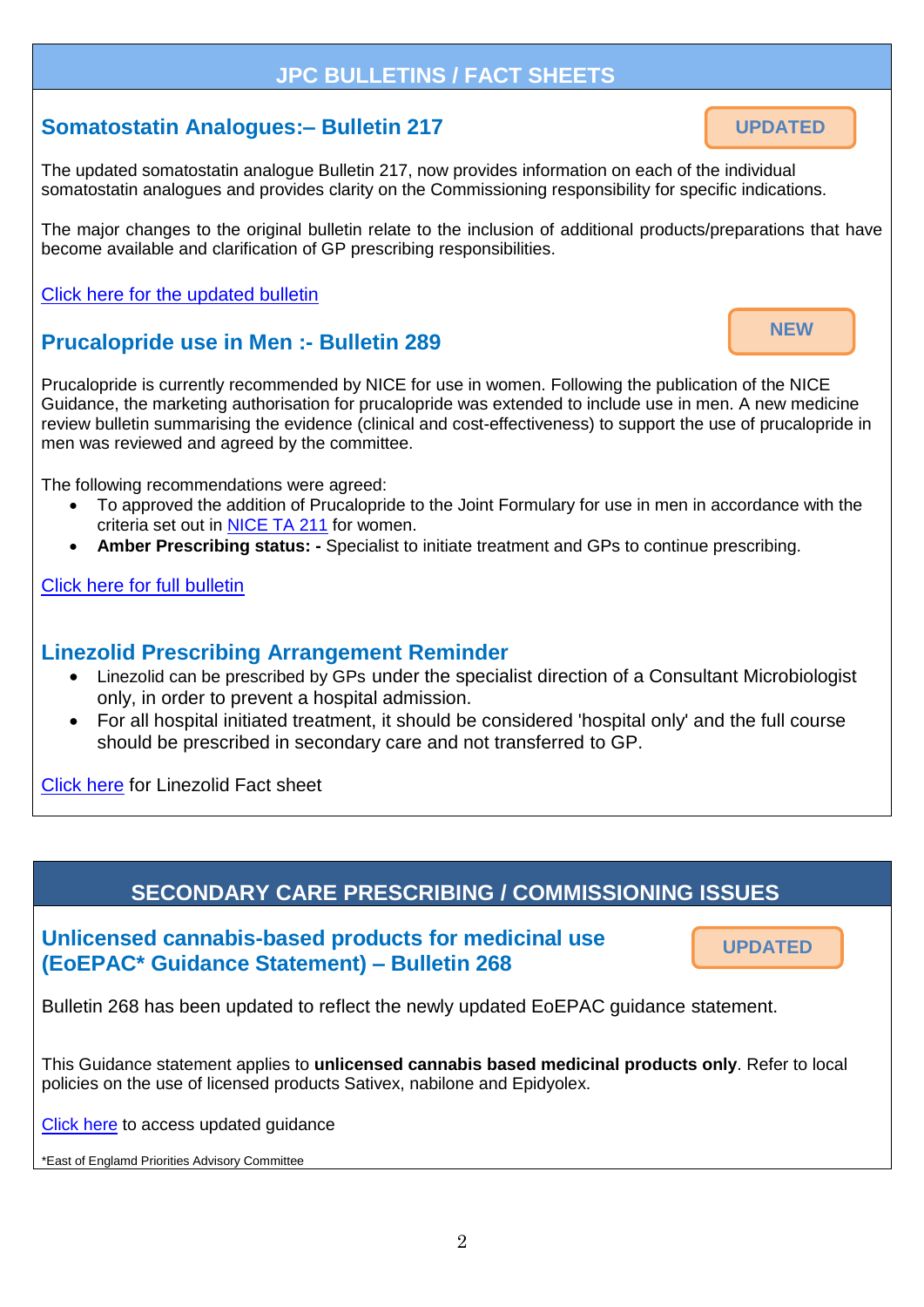### **NICE TECHNOLOGY APPRAISAL GUIDANCE and GUIDELINES ISSUED / UPDATED**

### **(CCG Commissioned items only)**

#### **The following NICE TAs have been published / updated by NICE:- all specialist only**

- **Recombinant human parathyroid hormone for treating hypoparathyroidism (terminated appraisal), Technology appraisal [TA625] Published date: 04 March 2020 <https://www.nice.org.uk/guidance/ta625>**
- **Fremanezumab for preventing migraine, Technology appraisal guidance [TA631] Published date: 03 June 2020.<https://www.nice.org.uk/guidance/ta631>** added to Joint Formulary – Specialist use only
- **Ustekinumab for treating moderately to severely active ulcerative colitis Technology appraisal guidance [TA633] Published date: 17 June 2020. <https://www.nice.org.uk/guidance/ta633>** Link added to Joint Formulary - Specialist use only, JPC Ulcerative Colitis Treatment pathway to be updated in consultation with Specialists.
- **Avatrombopag for treating thrombocytopenia in people with chronic liver disease needing a planned invasive procedure Technology appraisal guidance [TA626] Published date: 24 June 2020 <https://www.nice.org.uk/guidance/ta626>** Link added to Joint Formulary.

#### **NICE Guidelines :-**

NICE have published several NICE Guidelines since February 2020 and these are all available on the main [NICE website](https://www.nice.org.uk/)**.** One particular guideline worth highlighting is:-

 **Heavy menstrual bleeding: assessment and management, NICE guideline [NG88] Published date: 14 March 2018 Last updated: 31 March 2020<https://www.nice.org.uk/guidance/ng88>**

**MHRA advice on ulipristal acetate (Esmya):** In March 2020, the [MHRA updated their advice on the use of](https://www.gov.uk/drug-safety-update/esmya-ulipristal-acetate-suspension-of-the-licence-due-to-risk-of-serious-liver-injury)  [ulipristal acetate \(Esmya\)](https://www.gov.uk/drug-safety-update/esmya-ulipristal-acetate-suspension-of-the-licence-due-to-risk-of-serious-liver-injury) to say that healthcare professionals should contact patients currently taking Esmya for uterine fibroids as soon as possible and advise them to stop their treatment. The licence for Esmya has been suspended to protect public health while a safety review is conducted after a case of liver injury. The recommendations in this quideline covering ulipristal acetate have been amended or withdrawn accordingly.

Local Action taken: Ulipristal has been removed from the Joint Formulary.

#### **NICE COVID-19 Rapid Reviews/Information**

The committee noted that NICE have issued a series of covid 19 rapid reviews/information**:**– this information can be accessed from the NICE website [click here](https://www.nice.org.uk/covid-19)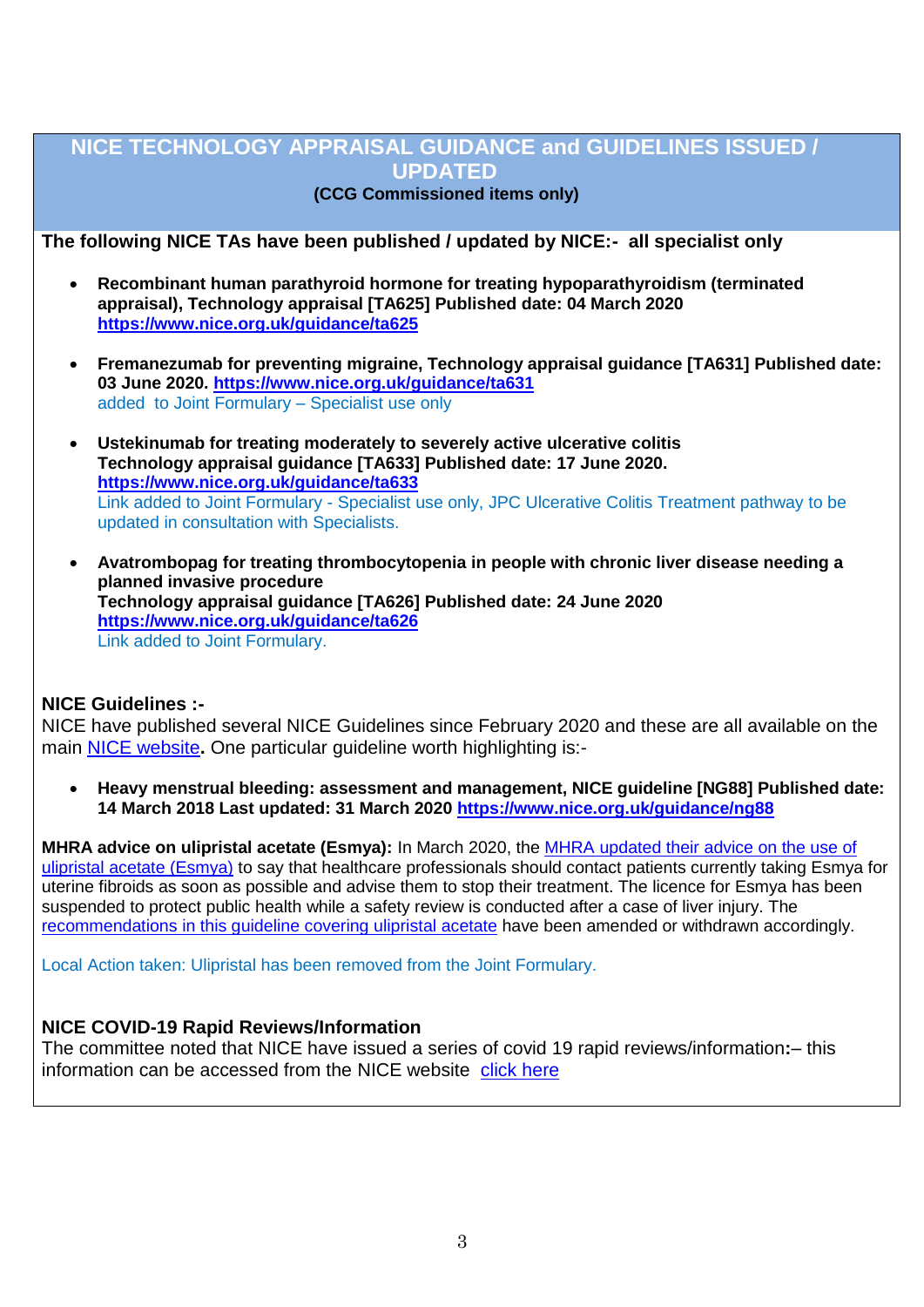# **SAFETY UPDATE**

### **Drug Safety Updates (DSU) and Patient Safety Alerts**

The MHRA Drug Safety Update for March, April, May, June 2020 were noted by the Committee for information and action.

### **[MHRA Drug Safety Update –](https://assets.publishing.service.gov.uk/government/uploads/system/uploads/attachment_data/file/873524/March-2020-PDF.pdf) March 2020**

- Esmya (ulipristal acetate): suspension of the licence due to risk of serious liver injury
- Tofacitinib (Xeljanz▼): new measures to minimise risk of venous thromboembolism and of serious and fatal infections
- Baricitinib (Olumiant▼): risk of venous thromboembolism
- SGLT2 inhibitors: monitor ketones in blood during treatment interruption for surgical procedures or acute serious medical illness
- Benzodiazepines and opioids: reminder of risk of potentially fatal respiratory depression

### **[MHRA Drug Safety Update –](https://assets.publishing.service.gov.uk/government/uploads/system/uploads/attachment_data/file/881559/April-2020-DSU-PDF.pdf) April 2020**

Coronavirus (COVID-19): latest guidance for medicines safety

### **[MHRA Drug Safety Update –](https://assets.publishing.service.gov.uk/government/uploads/system/uploads/attachment_data/file/886750/May-2020-DSU.pdf) May 2020**

- Coronavirus (COVID-19): new dedicated Yellow Card reporting site for medicines and medical devices
- Valproate Pregnancy Prevention Programme: temporary advice for management during coronavirus (COVID-19)
- Immunomodulatory drugs and pregnancy prevention: temporary advice for management during coronavirus (COVID-19)

#### **[MHRA Drug Safety Update –](https://assets.publishing.service.gov.uk/government/uploads/system/uploads/attachment_data/file/896274/June-2020-DSU-PDF.pdf) June 2020**

- Cyproterone acetate: new advice to minimise risk of meningioma
- Direct- acting oral anticoagulants (DOACs); reminder of bleeding risk, including availability of reversal agents.

# **Additional Papers / issues considered by the Committee**

#### **JPC Annual Report**

The 2019/20 JPC Annual Report was approved by the Committee. [Click here](https://www.gpref.bedfordshire.nhs.uk/media/245482/bedslutonjpc_annualreport2019_2020_final.pdf) to access the report.

### **COVID 19 Bulletins/Information**

During the COVID-19 Pandemic, the Medicines Optimisation Team across Bedfordshire, Luton and Milton Keynes produced a number of Rapid Bulletins to assist General Practice during this challenging time. The bulletins were produced in consultation with key clinicians and made available via the [GPref COVID 19 information page.](https://www.gpref.bedfordshire.nhs.uk/referrals/covid-19-information.aspx) These bulletins were also circulated to GP practices and Community Pharmacists and highlighted in the relevant COVID-19 daily communications. In addition, relevant additional COVID 19 (medication related) resources were made available via GPref, circulated to GP practices and Community Pharmacists and highlighted in the relevant COVID-19 daily communications.